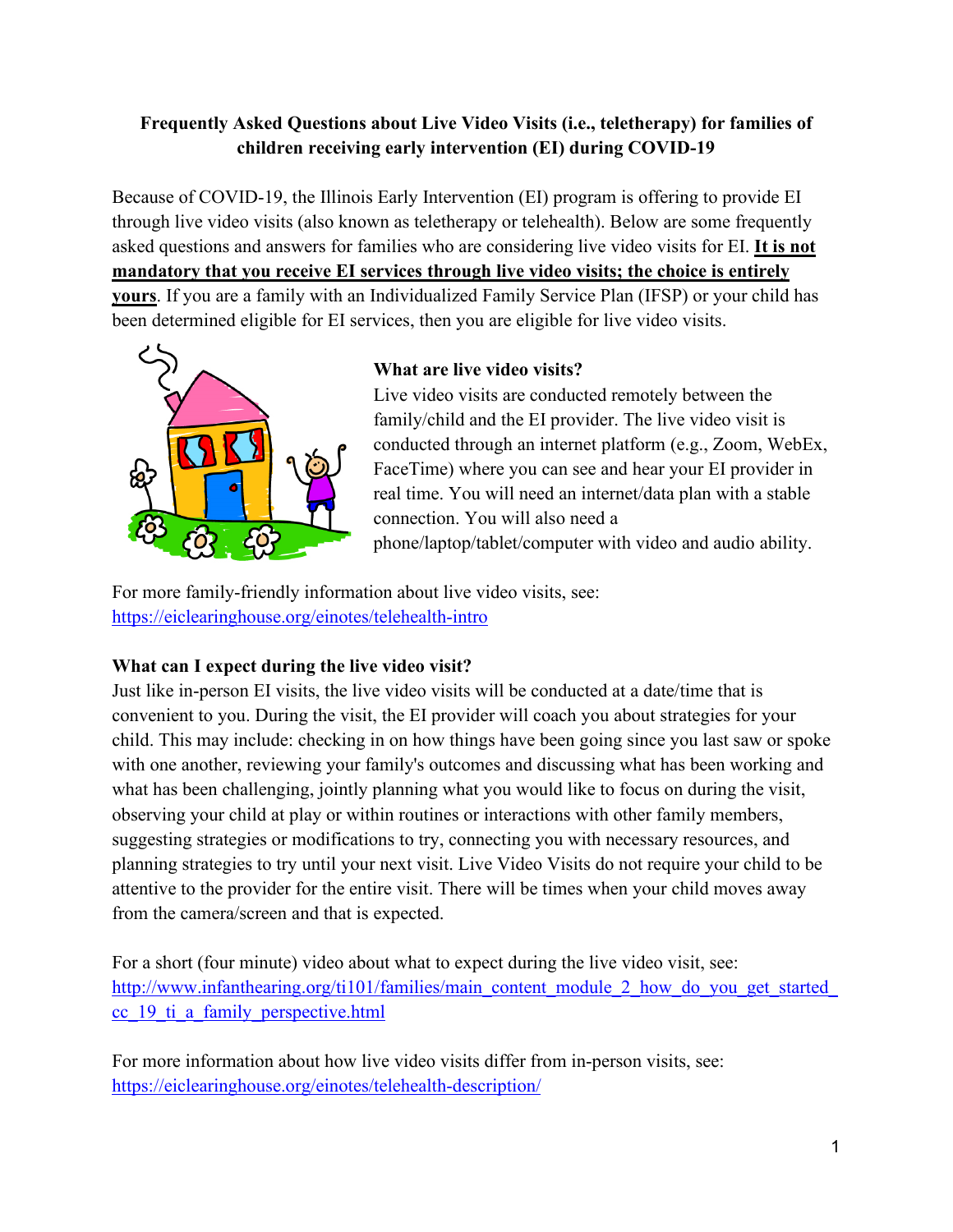### **How do I choose whether live video visits are right for my family?**

#### **Is it my choice to receive live video visits?**

It is entirely up to you whether to receive live video visits at this time. During the current crisis, you may decide that live video visits would be uncomfortable or take up too much time. You can change your mind about receiving live video visits at any time by calling your service coordinator. You are an expert on your child and your family; you will make the best choice for your family. Your service coordinator will share information to support you in making an informed choice for your family.

If you choose not to receive live video visits, there are other options for your family. You can choose to talk by phone (i.e., phone consultation) with your providers. Or you can choose to maintain contact only with your service coordinator, by phone. Additionally, here are some resources to continue working on EI strategies at home: <https://eiclearinghouse.org/einotes/telehealth-implement/>

## **If I decline live video visits, when COVID-19 ends, will I receive make-up services for missed EI sessions (before and after live video visits were offered)?**

Make-up services (i.e., compensatory services for missed sessions) will be determined on an individual basis. When in-person visits are available, you and your EI team can meet and determine whether your child should receive make-up services. To help document whether your child may need make-up services, contact your Parent Training and Information Center which provides information, referral, trainings, and individualized assistance to families for free:

- Family Resource Center on Disabilities (serves McHenry, Lake, Kane, DuPage, Cook, Kendall, Will and Grundy counties; [www.frcd.org\)](http://www.frcd.org/)
- Family Matters (serves all other counties in Illinois; [https://www.fmptic.org/\)](https://www.fmptic.org/)

#### **Is there an additional cost to me for the live video visit?**

There are no additional costs to you for the live video visit. You are not expected to purchase anything for the live video visit.

Beginning the month of March of 2020, families started receiving a credit of their family fee monthly installments through future months while face-to-face services are prohibited. Specifically, during the months wherein the Stay-at-Home Order is in effect, families will receive a monthly credit. All other family fee policies and procedures will remain.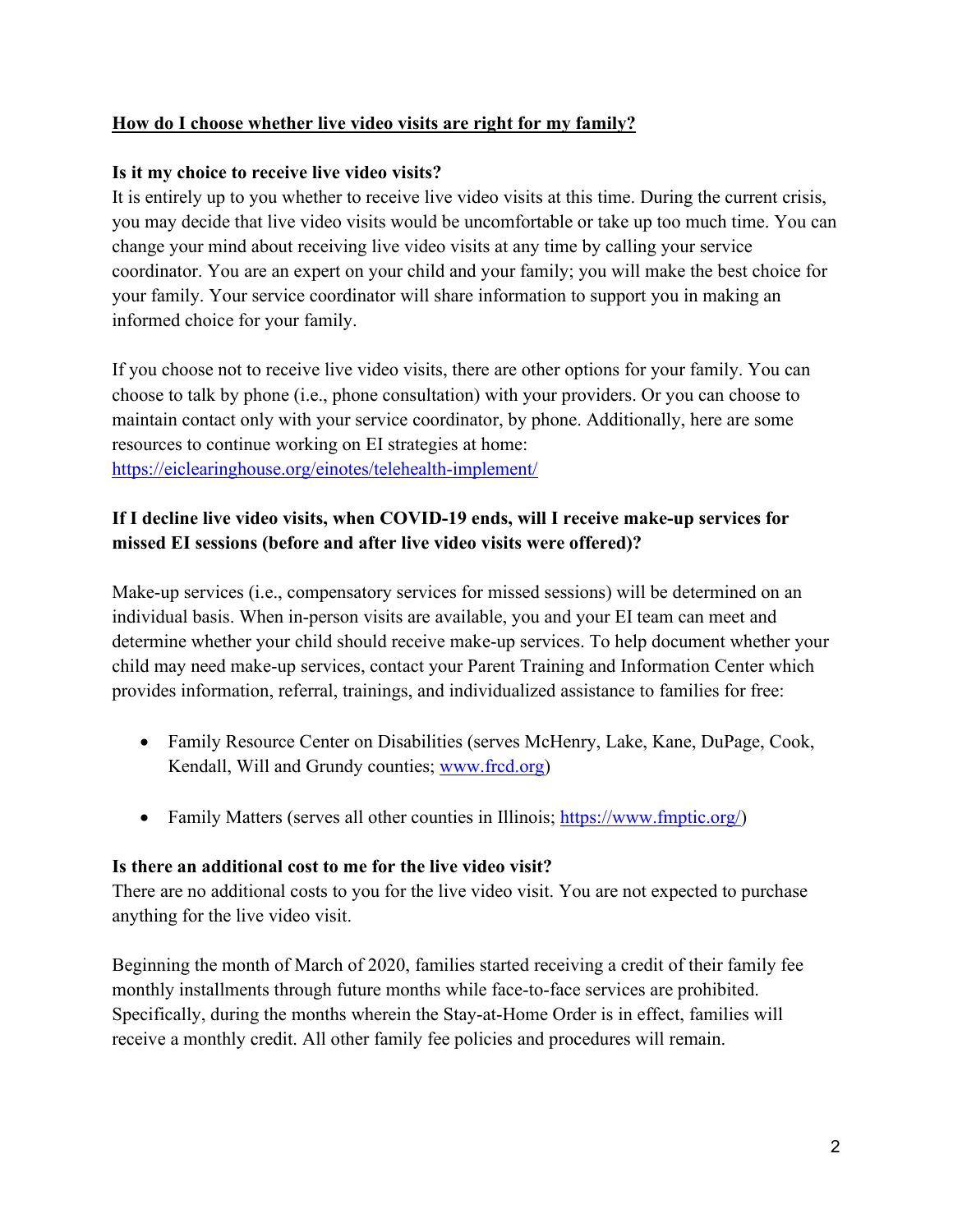If you become unemployed due to COVID-19 and, accordingly, have a change in your household income or family size, you should contact your service coordinator to recalculate your fee.

# **What technology do I need for the live video visit?**

You will need an internet/data plan with a stable connection. You will also need a phone/laptop/tablet/computer with video and audio ability.

For more information about needed technology, please visit: <https://eiclearinghouse.org/einotes/telehealth-technology/>

Family Technology Checklist for Live Video EI Visits (pdf): <https://blogs.illinois.edu/files/6150/807741/170536.pdf>

# **What if I do not have the needed technology and/or internet capability?**

There are resources to help you with technology and internet. Your service coordinator may be able to help you access these programs. For example, the Early Intervention Clearinghouse is loaning, for free, technology (i.e., iPads and WIFI hotspots) to families to conduct live video visits. To receive the technology, families can contact the Early Intervention Clearinghouse at: illinois-eic@illinois.edu, or 877-275-3227 or 217-333-1386. See the final page of this document for other resources to access technology and Internet.



# **Do I have to do a 60 minute live video visit? Or can it be 2x a week, 30 minute sessions or just 30 minutes?**

You and your EI provider can determine whether a 60 minute weekly visit or two, 30 minute weekly sessions or less time are appropriate for your child. It is perfectly acceptable to split up the session into two, 30 minute sessions or reduce the total time to even 30 minutes.

**What is my role (i.e., the parent) during the live video visit?**

Your role in the live video visit will be key! The provider will discuss with you what you would like to focus on during the visit and, together, you will problem-solve and then may try out strategies and provide feedback.

# **Does my child need to be present during the entire live video visit? Isn't this just more screen time for my child?**

Your child does not need to be present for the entire visit. Live video visits provide EI services and strategies that you can use to support your child. Live video visits would not be considered additional screen time for your child. In a live video visit, there will be times when your child may not want to stay in the area or may not be fully engaged. That is alright! This time is an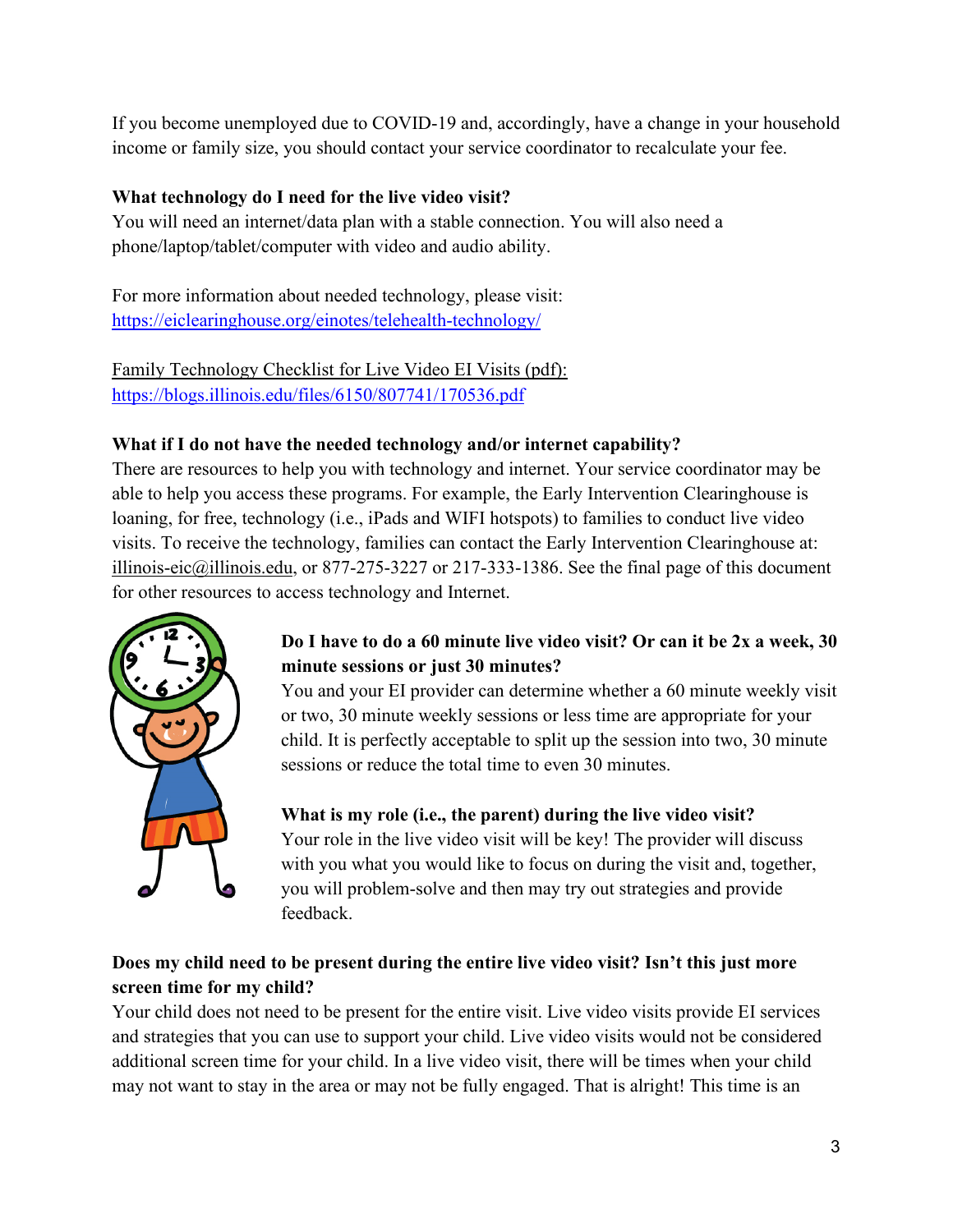opportunity for you and your provider to reflect on the strategies attempted, discuss changes, and problem solve together.



#### **What does the process look like for live video visits?**

**What is the first step in a live video visit?** Your service coordinator will contact you and explain the live video visit. Your service coordinator may call you from a blocked or "unavailable" number; please try to answer the phone. You will be asked to provide consent about whether you want live video visits. You can provide written consent or verbal consent (i.e., consent over the phone). Notably, written consent is not required to receive live video visits--it is your choice if you want to provide verbal or written consent.

If you want to provide written consent, you will need to provide a signature to the service coordinator. Your service coordinator will mail the forms for you to sign; you will be asked to return them by mail to your service coordinator. [https://eiclearinghouse.org/einotes/telehealth](https://eiclearinghouse.org/einotes/telehealth-description)[description](https://eiclearinghouse.org/einotes/telehealth-description)

## **Can all EI services be provided through live video visits?**

All EI therapies may be provided through live video visits at the current time. As appropriate to the specific service, some EI services may not be able to be provided through live video visits.

It is possible that some providers may not be able to offer live video visits due to their own family's circumstances or due to the fact that they do not have the technology to offer services in this format. Your service coordinator can help you understand which of your current providers are available as well as determine the need to seek out other providers.

## **Can I choose to have live video visits with only one or some of my providers?**

Yes, it is your family's decision as to how you receive any of your EI services at this time. You can choose for each service to receive live video visits, or phone consultation, or put ongoing services on hold and continue with service coordination.

# **Can new families be referred for EI and can initial eligibility be determined using live video visits?**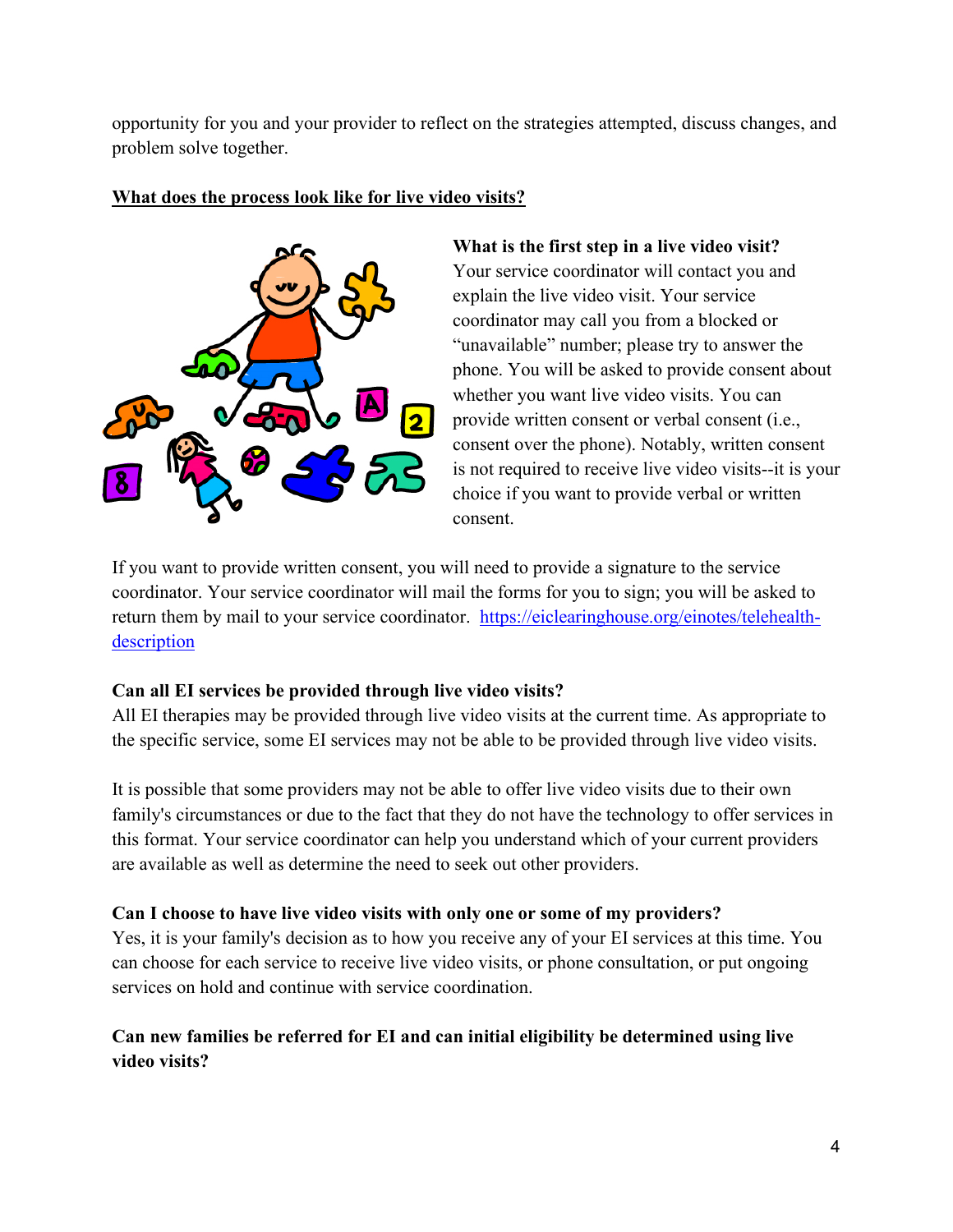Yes, referrals for EI are still being accepted. Specifically, if a child has a diagnosed physical or mental condition with a high probably of resulting in a developmental delay or the child meets the criteria for eligibility via risk factors, then, upon the service coordinator obtaining documentation of these conditions, the child can have an assessment and receive EI services via live video visits.

If a child needs an evaluation to determine whether the child qualifies for EI, then, if appropriate, an initial evaluation can be conducted via the live video visit.

### **How can my child's skills be assessed through a live video visit?**

This is a great question! Many of your child's skills can be assessed by observing everyday interactions with you and other family members. For example, fine motor skills can be assessed by observing mealtime (e.g., watching how the child uses their hands to drink from a cup). A professional can also observe the child's independence during mealtime (e.g., does the child drink from an open cup?). A professional can also observe the gross motor skills of the child (e.g., can the child sit independently on a chair during mealtime?). The live video visit will incorporate these authentic measures of assessment. However, it is entirely up to you whether you want to pursue an evaluation via live video visit.

### **How will medical diagnostic evaluations be conducted?**

The medical diagnostician will receive and review information about your child prior to your child's medical diagnostic appointment. If you feel comfortable, you can share video clips of your child to the medical diagnostician. Your medical diagnostic evaluation can be conducted through live video visit or in-person. If the evaluation is conducted in-person, then there will be precautions to ensure your family's safety (e.g., you and your child can come to the visit inperson but other family members would participate virtually in the visit; the professionals as well as you and your family may be wearing masks; if your child is aged 2 or older, the child may be asked to wear a mask, if tolerated; social distancing will occur, to the extent possible).

# **For a medical diagnostic evaluation, how can my child's skills be assessed through a live video visit?**

Your medical diagnostician will watch you participate in specific interactions with your child. The diagnostician will ask you to have your child try specific activities. In these ways, the diagnostician will get a sense of your child's strengths and skills. Also, the diagnostician will ask you questions to understand your perspective as well as to identify your concerns.

# **What happens if I missed my child's medical diagnostic evaluation due to the Stay-at-Home Order?**

Your service coordinator is working with the medical diagnostician to reschedule your visit before your child ages out of early intervention.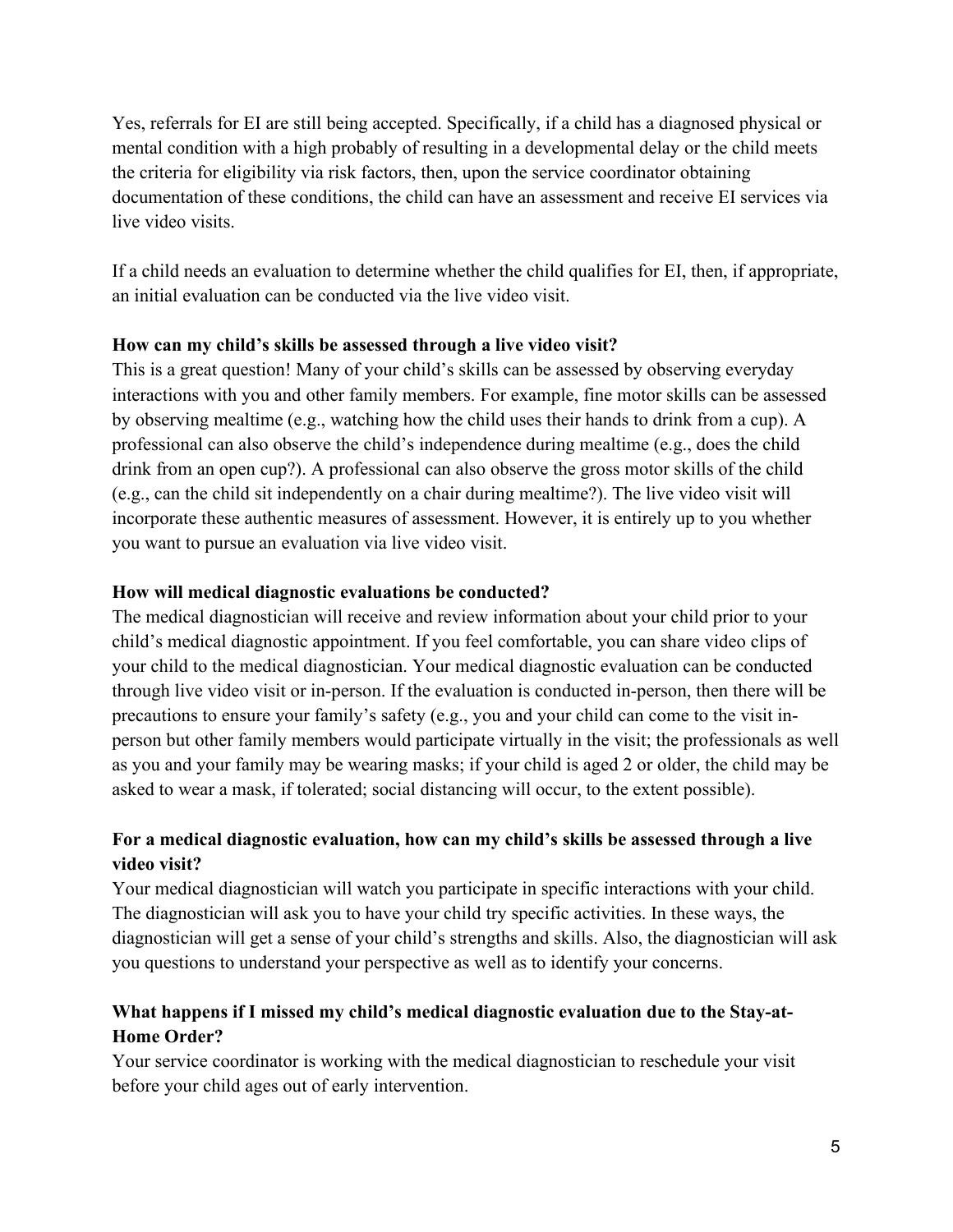#### **Will live video visits continue to be offered after COVID-19?**

Live video visits are only being approved during the Stay-at-Home Order period of time. However, the EI Bureau is interested in exploring the ability to continue to offer live video visits post the Stay-at-Home Order period of time and may reach out to you regarding your family's experience.

### **What to expect once I accept live video visits?**



### **Will interpreters be provided during live video visits?**

Yes, interpreters will participate during the live video visit.

**What are some tips for successful live video visits?** Some tips include: find a location within your house that you think will be comfortable for you and your child and that will have fewer distractions; having a stable internet connection; put a blanket on the floor so you know when you are within view of the EI

provider; identify toys or other items that will help your child be comfortable during the visit; and consider what you want to share with the EI provider before the visit.

Here is a document to prepare for a live video visit: <https://blogs.illinois.edu/files/6150/807741/170327.pdf>

#### **Can live video visits be for families who are waiting for EI services?**

Yes, if you have been waiting for EI services, you can receive services through live video visits.

## **Can I receive EI services through live video visits even though my child is aging out of EI (i.e., turning three years of age)?**

The Bureau of Early Intervention is working with the Illinois State Board of Education to determine how best to provide services to families of children who are aging out of EI. At present, at three years of age, children should be evaluated and, if eligible, served by their local school district.



## **What if I have concerns about the live video visits?**

As the parent of a child receiving early intervention services, you have rights. You have the right to express your concerns or disagreements with your service coordinator. If you are not satisfied with the result of that discussion, there are formal options for dispute resolution are available to